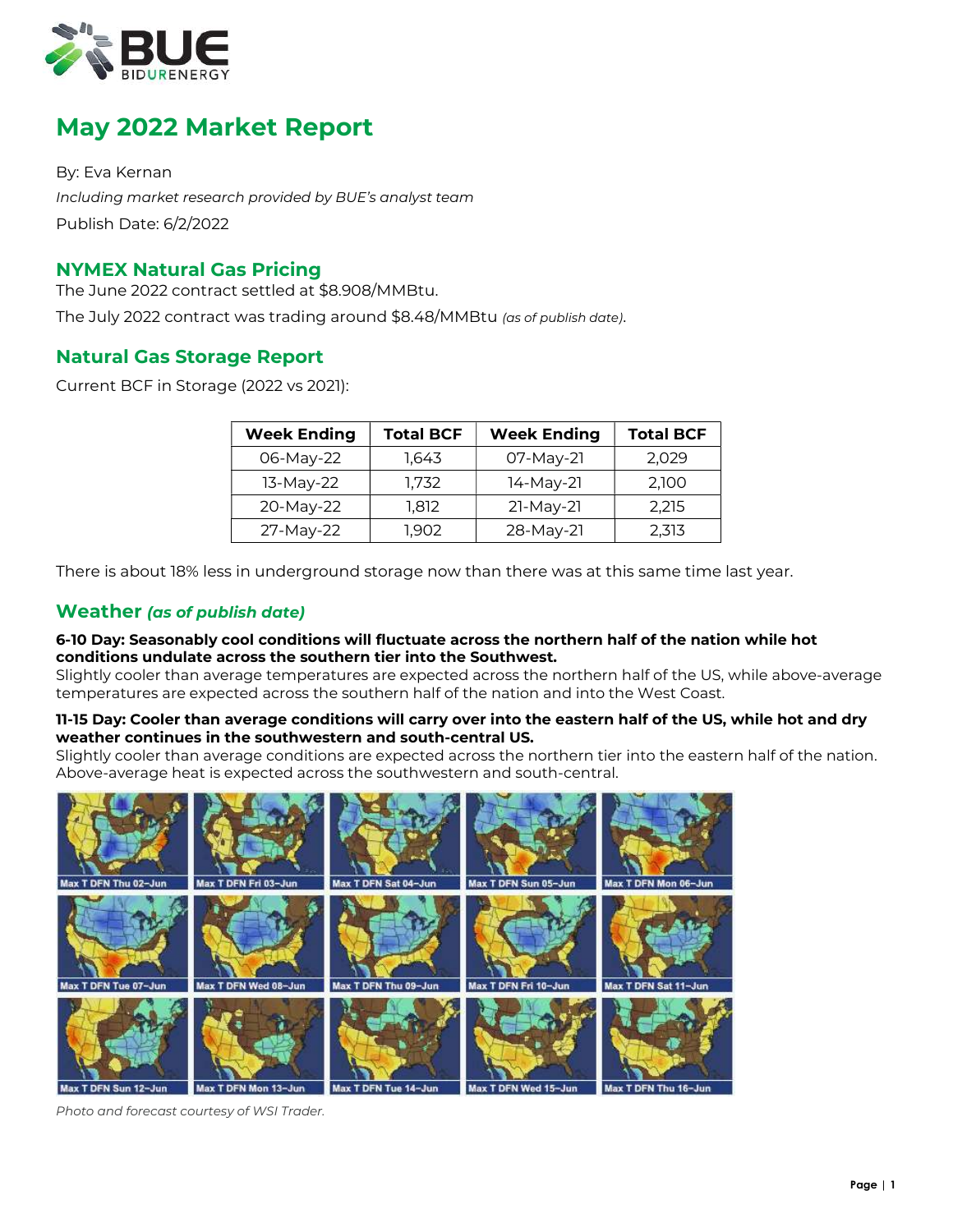

# Market Updates

# FERC to monitor gas, power markets for manipulation as forward summer electricity prices jump up to 233%

https://www.utilitydive.com/news/ferc-gas-power-electricity-markets-prices-manipulation- /624120/?utm\_source=Sailthru&utm\_medium=email&utm\_campaign=Issue:%202022-05- 20%20Utility%20Dive%20Newsletter%20%5Bissue:41903%5D&utm\_term=Utility%20Dive

In mid-May, forward power prices in the PJM Interconnection averaged about \$130/MWh for June through September. This is up 173% from last year's average of \$47.64/MW for the same period. The forward prices are driven by higher natural gas prices, expectations for a hot summer and increased demand stemming from LNG export potential. FERC Commissioner, Richard Glick, has stated that, "There's certainly market fundamentals supporting a price increase from what it was last summer, but [industry executives] say it's a lot higher than it should be. So that's something we're taking a look at, but I don't want to suggest that we found anything."



# Power prices jumped 51% in PJM, 85% in New England in Q1 due to rising gas prices

https://www.utilitydive.com/news/power-electricity-prices-pjm-new-england-gas-lng/623724/?%3A+2022-05- 13+Utility+Dive+Newsletter+%5Bissue%3A41737%5D=

Electricity prices in PJM jumped to \$80.28/MWh in Q1 2022 from \$53.30/MWh (Q1 2021). Electricity prices in ISO-NE jumped to \$137/MWh in Q1 2022 from \$75/MWh (Q1 2021). Henry Hub natural gas prices averaged \$4.38 per MMBtu in January, up from \$2.71/MMBtu in January 2021. Henry Hub prices averaged \$4.69/MMBtu in February 2022 and \$4.90/MMBtu in March 2022.